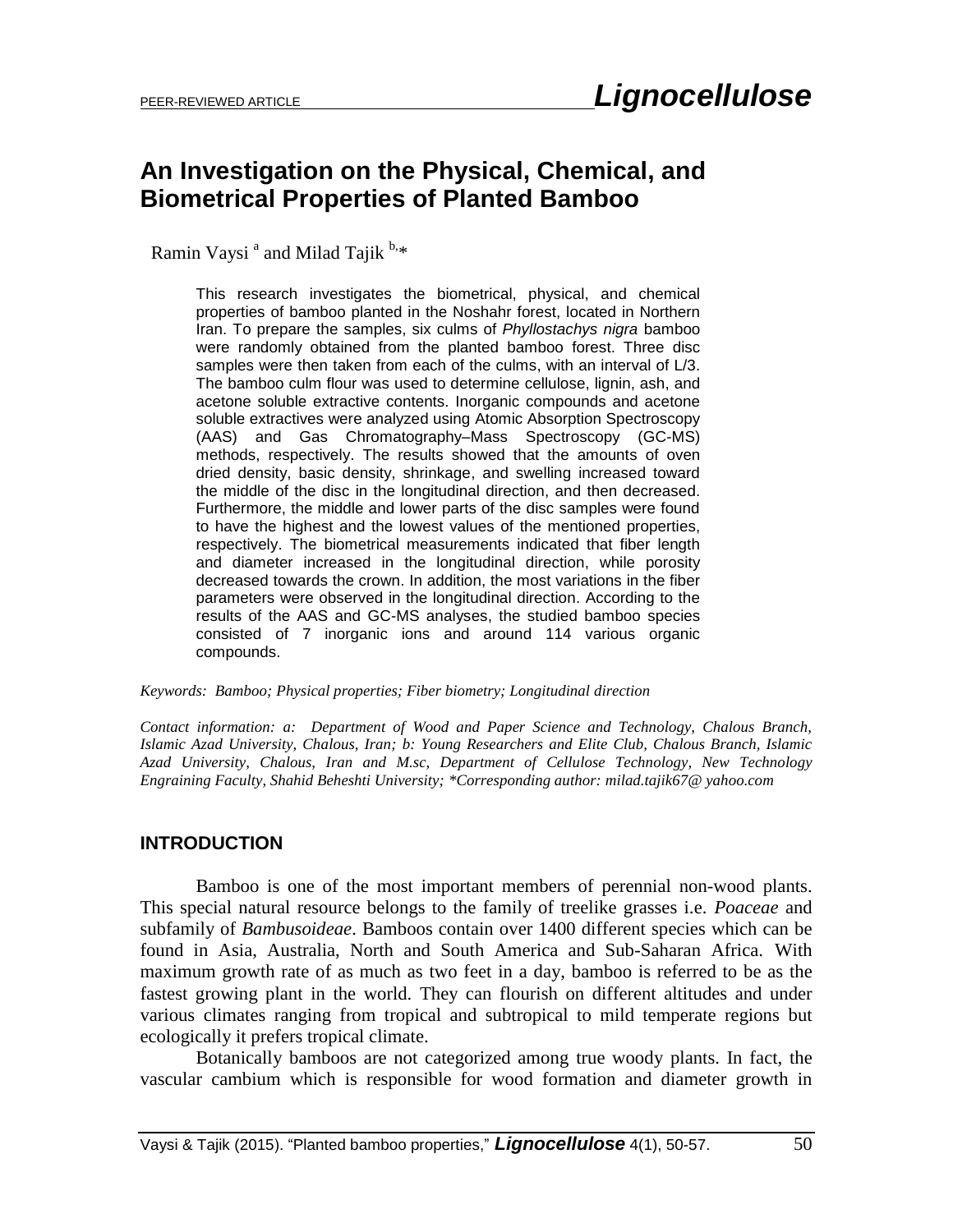angiosperm and gymnosperm trees never develops in these non-wood species. This means bamboos are not able to produce woody tissues similar to dicots and conifers. The main stem of bamboo, known as culm, is typically a hard hollow cylindrical structure and anatomically contains parenchyma, xylem, fiber tissue, and phloem. The mature culms of bamboo are important raw materials for the wood and paper industries (Latif 1995; Vaysi 2008).



**Fig.1.** Bamboo in Iran (*Phyllostachys nigra*).

In such a tough situation from raw materials supplying point of view, the wood and paper industries should consider other lignocellulosic resources (biomasses) as alternatives to alleviate the need for woody raw materials (Latibari 2012; Kumar *et al.* 2013). Agricultural lands in Iran cover more than 12.7 million hectares, from which over 2.6 million hectares have cultivated fruit trees. Every year about 35 million fruit tree seedlings are produced and dispersed across different regions of the country (Kiaei *et al.* 2014; Tajik *et al.* 2015b). The lignocellulosic materials typically used in Iranian pulp and paper mills are hornbeam, beech, aspen, iron wood, alder, bagasse, and waste paper. The fiber biometry of these lignocellulosic materials is not well suited. Annually, about 50,000 tonnes of bamboo are produced from natural and planted forests in Northern Iran. The annual consumption of paper and paperboard in Iran amounts to 1,120,000 tonnes, while the total production capacity of domestic paper industry reaches 600,000 tonnes per year.

There have only been a few studies conducted analyzing bamboo properties (Kollman 1968; Lindstom 1997; Barzan 2008). Latif *et al.* (1995) reported that there were not significant differences between age and bamboo culm longitudinally. Razake *et al.* (1995) reported that radial shrinkage and swelling in Culcutta were not statistically different from tangential shrinkage and swelling. Vaysi (2008) studied the fiber biometry of the bamboo Kraft, finding that it is possible to partially replace imported long-fiber pulp with bamboo Kraft pulp.

## **EXPERIMENTAL**

In this study, six culms of *Phyllostachys nigra* bamboo were randomly selected from the Noshahr bamboo forest located in Northern Iran. From each culm, three discs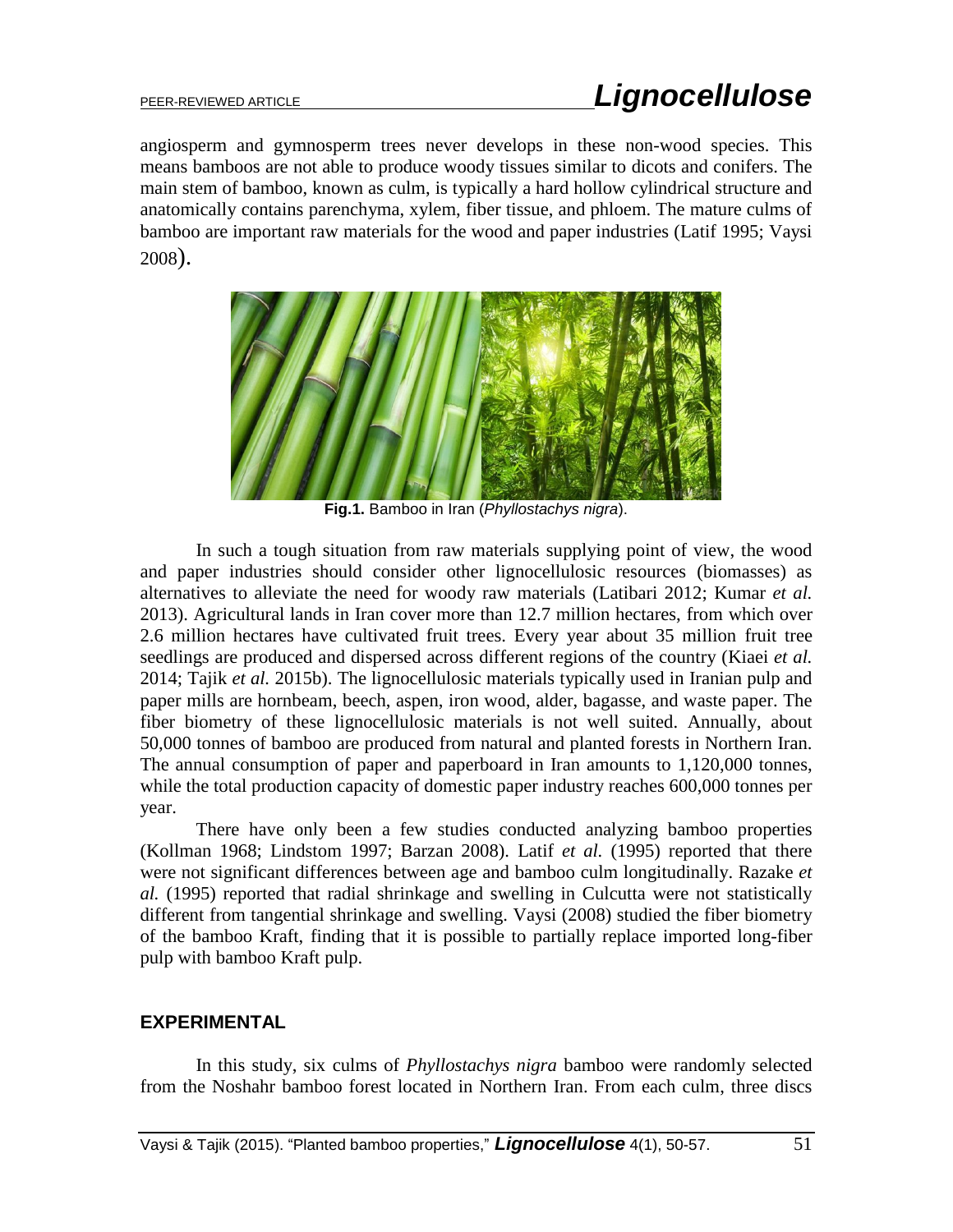were separated, with an interval of L/3 of the culm length (Fig. 2). In the first stage, samples were prepared to measure the physical properties and fiber biometrical parameters using ASTM Standard test methods and the Franklin (1946) procedure, respectively. The physical properties, including the oven dried density, basic density, shrinkage, swelling, porosity, and the equilibrium moisture content (EMC), were intended to be measured. The specific gravity measurements were conducted in accordance with ASTM D 2395-93. EMC is an important in-service factor as wood and other lignocellulosic materials, such as bamboo, are subject to both short-term and longterm moisture variations due to the changes in the surrounding temperature and relative humidity. Similar to moisture conditioning of wood and wood-based materials, conditioning bamboo to a specific moisture content could be performed according to ASTM D 4933-91. Bamboo is assumed to shrink and swell similar to wood, and therefore could be investigated using the standard method for testing small clear specimens of timber, ASTM D 143-94.



**Fig. 2.** Schematic figure describing the sampling

The important equations used in this study are as follows,

$$
Do = \frac{Wo}{Vo} \qquad \qquad Db = \frac{Wo}{Vs} \qquad \qquad Sw = \frac{Vs - Vo}{Vo} * 100 \qquad \qquad Sh = \frac{Vs - Vo}{Vs} * 100
$$

where *Do*, *Db*, *Wo*, *Vo*, *Sw*, *Vs*, and *Sh* are denoted as oven dried density, basic density, dry weight, dry volume, swelling, saturated volume, and shrinkage, respectively. The biometrical parameters of *Phyllostachys nigra* bamboo species (*i.e.* fiber length, fiber width, lumen diameter, and fiber wall thickness) were measured, and the runkel and flexibility coefficients were also calculated. Then, the data obtained in the longitudinal direction were statistically analyzed. The important equations for calculating the aforementioned coefficients are as follows,

$$
R = 100*2P/C \qquad \qquad F = 100*C/d
$$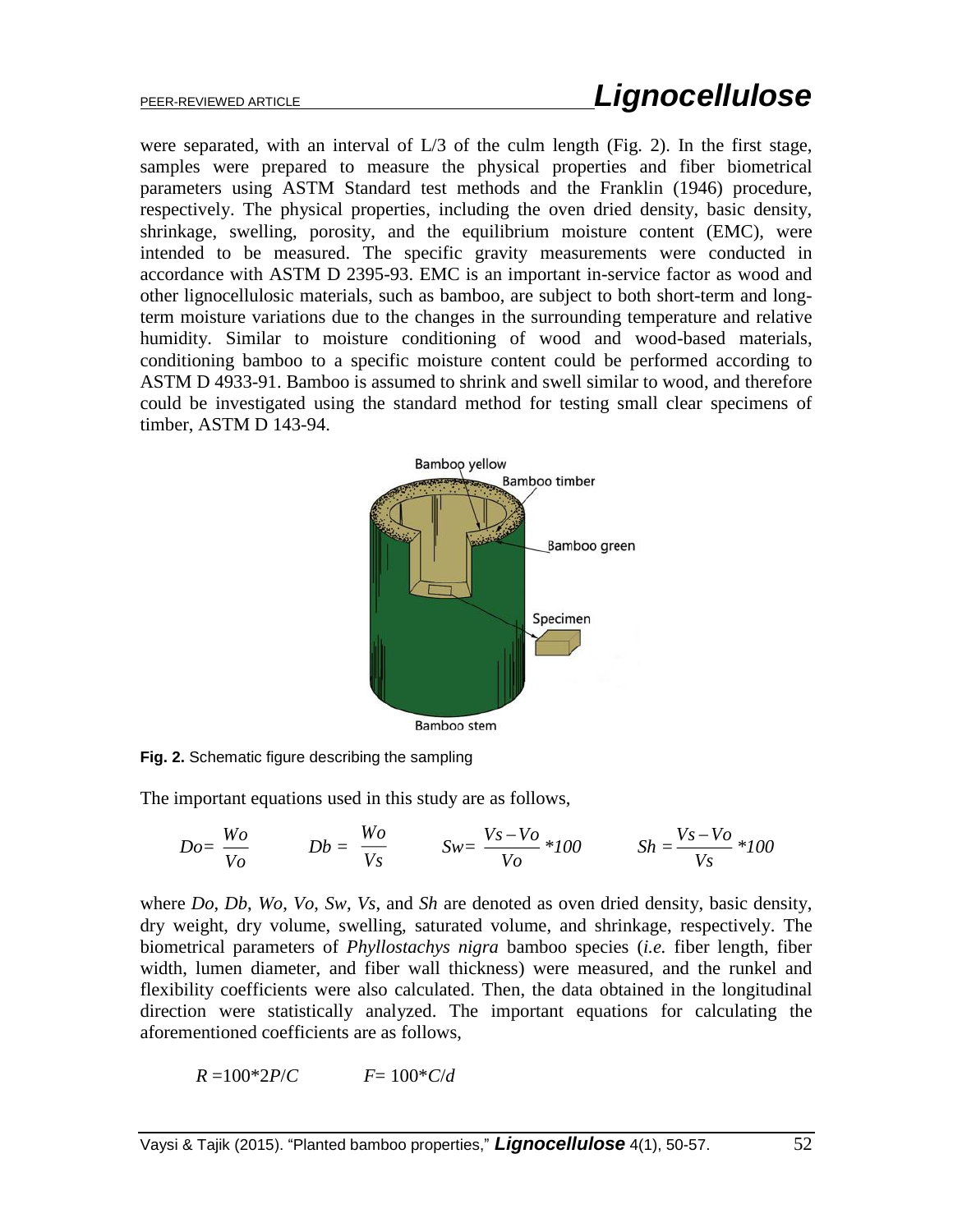where *R*, *F*, *P*, *C*, and *d* are denoted as the runkel ratio, flexibility ratio, fiber wall thickness, lumen diameter, and fiber width, respectively.

Lignin, ash, and acetone soluble extractives were determined using bamboo culm flour, and according to TAPPI T 264 om-88, T 222 om-88, T 211 om-88, and T 204 om-88, respectively. The cellulose content of bamboo was determined according to the nitric acid method (Rowell and Young 1997; TAPPI 1999; Fadavi *et al.* 2012). All measurements were conducted in three replicates. The inorganic compounds were extracted from the bamboo flour ash using 63% nitric acid method for 1 h. Then, organic and inorganic compounds of bamboo were identified using an Atomic Absorption Spectrophotometer, model SpectrAA 200, Varian, UK. The acetone soluble extractives were obtained from bamboo flour and added to the  $BSTFA<sup>1</sup>$  reagent. The samples were kept in a Ben Marry Bath at 70 °C for 1 h, and analyzed using a GC-MS<sup>2</sup> model HP 6890 Gas Chromatograph, equipped with a split/split less injector and a 5973 Mass Selective Detector (MSD). The column oven was programmed as follows: Chromatography was performed on a HP-5MS capillary column (SGE, 30 m, 0.25 mm). In regards to the carrier gas, helium with a flow of 1 mL/min and a temperature program between 60 and 260  $\degree$ C was utilized, with temperature increasing at a rate of  $\ 6 \,^{\circ}\text{C/min}$ . In order to identify the organic compounds, GC diagrams were used, indicating the abundance and retention time of each compound, as well as calculations of retention indices and Adams table (Adams 1997; Adams 2007; Vaysi 2013; Tajik *et al.* 2015a).

### **RESULTS AND DISCUSSION**

In this research, the physical, chemical and fiber biometrical variations were investigated in the bamboo culms' longitudinal direction. The results showed that the amounts of oven dried density, basic density, shrinkage, and swelling increased toward the middle of the disc in the longitudinal direction, and then decreased. The higher mentioned properties were observed in the middle of the disc, decreasing in the lower parts of the bamboo culm. The fiber length, fiber diameter, and EMC increased in the longitudinal direction, while the amount of porosity decreased towards the crown. The results showed that there were significant differences between the biometrical properties and most of the physical properties, but there were no significant differences between the EMC and oven dried density. These variations occurred in the longitudinal direction (Figs. 3 to 5). The average amounts of 33.8, 8.94, 10.3, 0.632  $g/cm^3$ , 0.594  $g/cm^3$ , 21.28%, 57.83%, 15.28%, 1675 micron, and 353.4 were obtained for cellulose, lignin and ash contents, oven dried density, basic density, shrinkage, porosity, EMC, fiber length, and the Runkel coefficient, respectively (Tables 1 to 3).

 $\overline{a}$ 

 $<sup>1</sup>$  Bis (trimethylsilyl) trifluoroacetamide</sup>

<sup>&</sup>lt;sup>2</sup> Gas chromatography mass spectrophotometer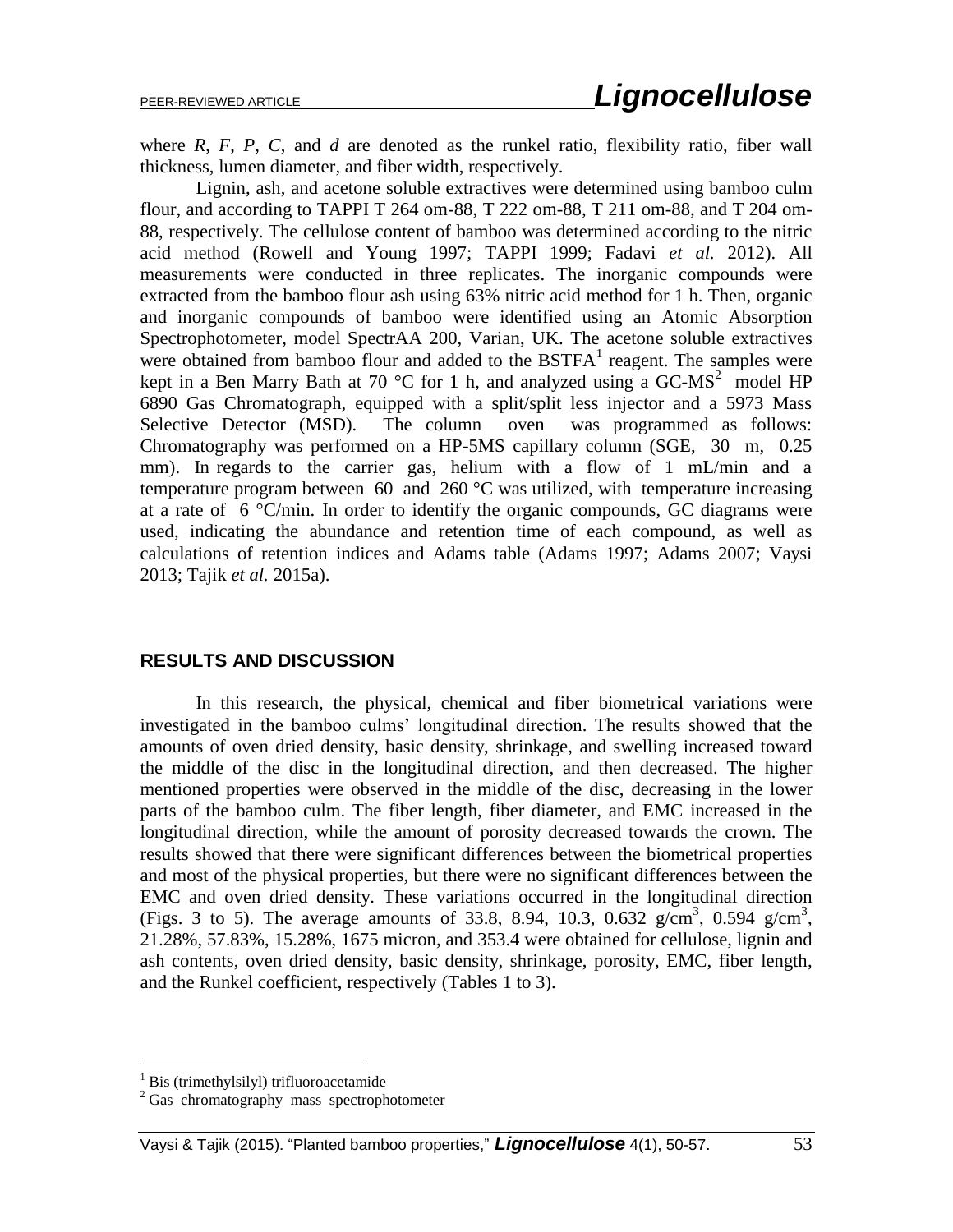## **Table 1.** Comparison of Average Biometrical Properties in Bamboo with Softwoods and Hardwoods

| Properties                          | Fiber<br>Length<br>(Micron) | Fiber<br>width<br>(Micron) | Lumen<br>Diamete<br>(Micron) | Slendern<br>ess<br>Ratio | <b>Flexibilit</b><br>y Ratio<br>$(\% )$ | Runkel Ratio<br>$(\%)$ |
|-------------------------------------|-----------------------------|----------------------------|------------------------------|--------------------------|-----------------------------------------|------------------------|
| Bamboo (this<br>study)              | 1675                        | 16.97                      | 6.76                         | 98.7                     | 40.07                                   | 150.44                 |
| <b>Bamboo</b><br>Atchison<br>(1996) | 2700                        | 14                         | 5.32                         | 192                      | 38                                      | 163.15                 |
| Softwoods                           | 2500-<br>4000               | $20 - 45$                  | $10 - 14$                    | -                        |                                         | -                      |
| Hardwoods                           | 800-<br>1500                | $20 - 40$                  | $8 - 12$                     |                          | ۰                                       | -                      |

## **Table 2.** Comparison of Average Biometrical Properties in Bamboo (*Phyllostachys nigra*) with Softwoods and Hardwoods

| Properties                  | Dry<br>Density<br>(g/cm3) | Swelling<br>$(\% )$ | Porosity<br>$(\% )$      | Basic<br>Density<br>(g/cm3) | <b>EMC</b><br>$(\% )$ | Shrinkage<br>(% ) |
|-----------------------------|---------------------------|---------------------|--------------------------|-----------------------------|-----------------------|-------------------|
| <b>Bamboo</b>               | 0.632                     | 27.9                | 57.8                     | 0.594                       | 15.28                 | 21.28             |
| Softwoods<br>(Enayati 2010) | $0.3 - 0.5$               | $12 - 14$           | $\overline{\phantom{0}}$ | $0.2 - 0.4$                 | $7 - 17$              | $10 - 12$         |
| Hardwoods<br>(Enayati 2010) | $0.4 - 1.23$              | $7 - 20$            | 60-80                    | $0.3 - 0.9$                 | $7 - 17$              | $6 - 13$          |



**Fig. 3.** Fiber length and diameter variation in the bamboo culm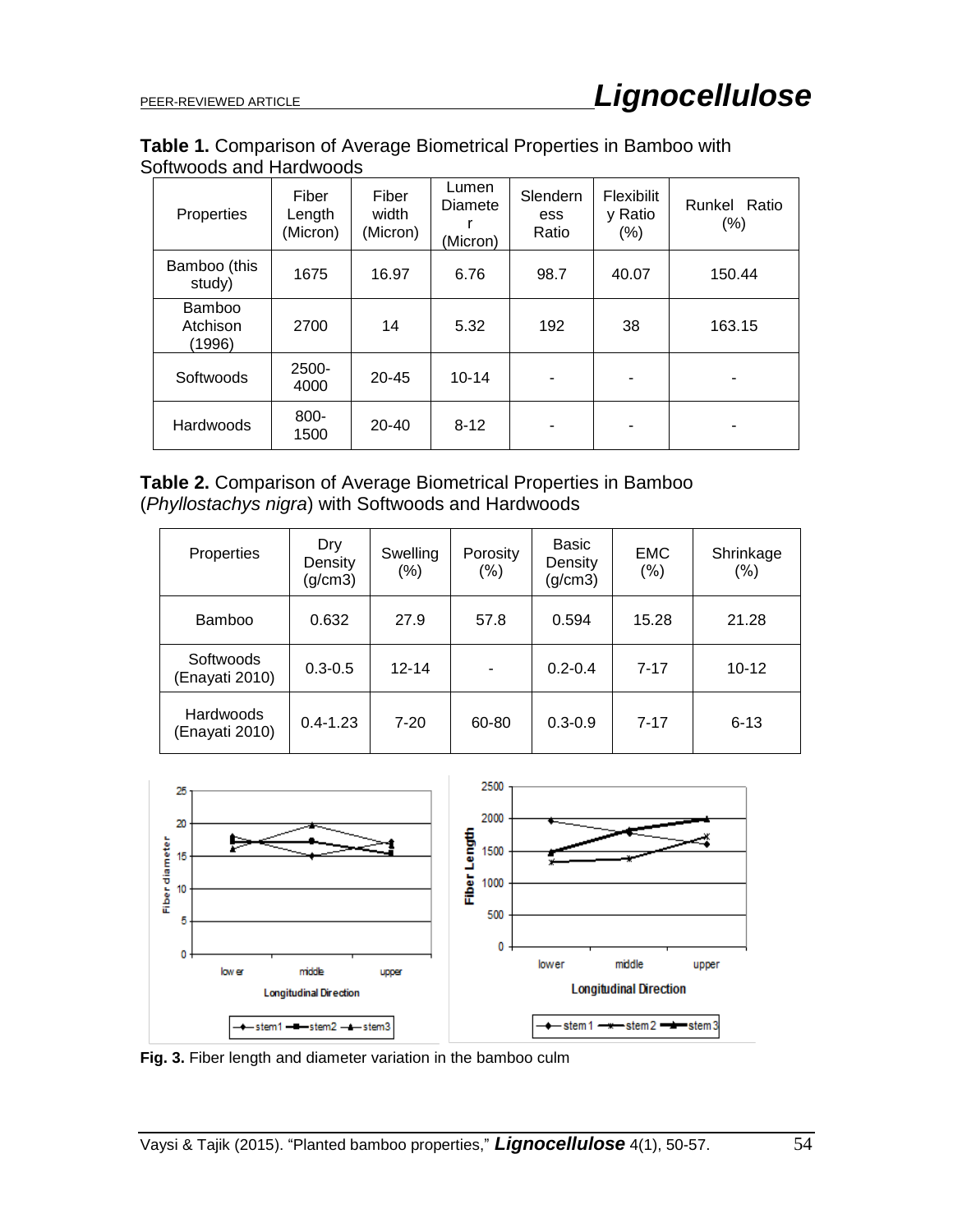

**Fig. 4.** Density and dimensional change variations in bamboo culm



**Fig. 5.** EMC and porosity variations in the bamboo culm

| <b>Table 3.</b> Comparison of Average Chemical Properties in Bamboo ( <i>Phyllostachys</i> |  |  |  |
|--------------------------------------------------------------------------------------------|--|--|--|
| <i>nigra</i> ) with Softwoods and Hardwoods                                                |  |  |  |

| Chemical<br>Properties           | Cellulose<br>(%) | Lignin<br>$\frac{9}{6}$ | Pentosan<br>$(\%)$ | Extractive<br>$(\%)$ | Ash<br>(%) | Silicon dioxide<br>(%) |
|----------------------------------|------------------|-------------------------|--------------------|----------------------|------------|------------------------|
| Bamboo (this<br>study)           | 33.8             | 8.94                    |                    | 15.43                | 10.3       | 2.4                    |
| <b>Bamboo</b><br>Atchison (1996) | 35               | 26                      | 21                 |                      | 3.5        | 0.7                    |
| Softwoods**                      | $40 - 45$        | 26-34                   | 7-14               | $0.5 - 6$            | <1         |                        |
| Hardwoods**                      | 38-49            | 23-30                   | $19 - 26$          | $1 - 8$              | <1         |                        |

\*\* Paper and Composites from Agro-Based Resources (Rowell Roger M., 1996)

According to the atomic absorption results, the averages for Mg, Cu, K, Fe, Zn, Mn, and Pb ions were 1.87, 0.006, 1.894, 0.026, 0.071, 0.006, and 0.003 ppm,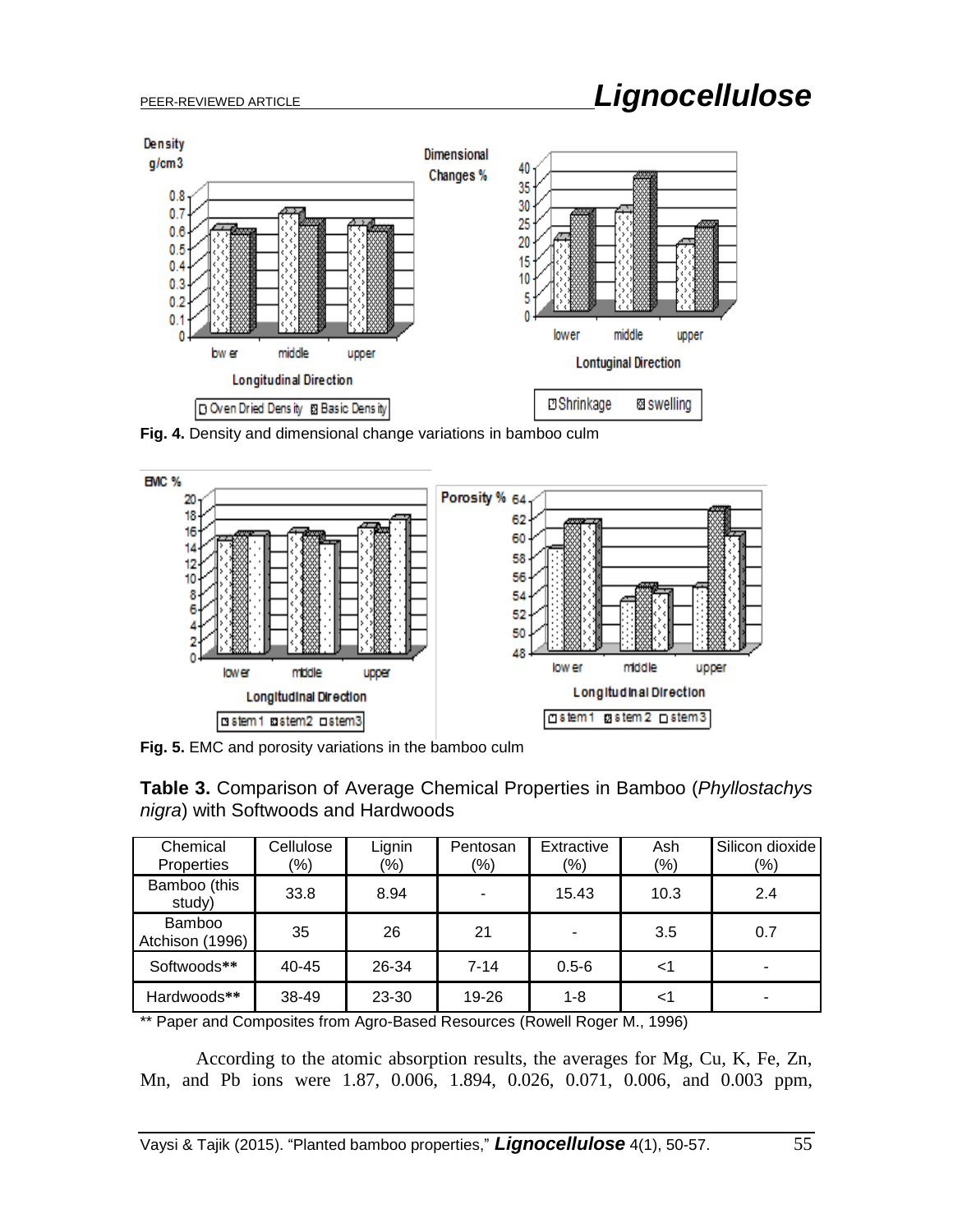respectively. The GC-MS results suggest that 114 compounds were identified in the bamboo culm, and banzaldehyde (43.86%), xylene (1.79%), iron, monocarbonyl (1.94%), 1,2-benzenedicarboxylic acid (1.23%), bibenzyl (1.58%), eicosane (1.47%), and benzoic acid (0.46%) were the most abundant and important compounds present. These compounds are very important in durability and utilization of bamboo (Vaysi 2008).

## **CONCLUSIONS**

The results showed that the oven dried density, basic density, shrinkage, and swelling increased toward the middle of the disc in the longitudinal direction of the culm, then subsequently decreased. High parameters were observed in the middle disc and had the least impact in the lower part of the disc. The fiber length, fiber diameter, and EMC increased in the longitudinal direction, while the porosity decreased towards the crown. The largest variations were observed in the longitudinal direction. The results showed that the fiber biometry and chemical properties of the bamboo were very suitable. Using mixed bamboo instead of the typical raw materials used in the wood, paper, and board industry in Iran will prevent the outflow of currency and will have benefits with respect to pulp properties and job opportunities.

# **REFERENCES CITED**

- Adams, R. P. (1997). "Identification of essential oil components by gas chromatography/ mass spectroscopy," *Journal of the American Society for Mass Spectrometry* 6(8), 671-672.
- Adams, R. P. (2007). *Identification of Essential Oil Components by Gas Chromatography/ Mass Spectrometry*, Allured Publishing Corporation.
- Atchison, J. E. (1996). "Twenty-five years of global progress in non-wood plant fiber repulping," *Tappi Journal* 79(10), 87-95.
- Barzan, A., and Soraki, S. (2002). *Procedure for Experimental*, Mazandaran Wood and Paper Industries, Sari, Iran, 111-121.
- Enayati, A. A. (2010). *Wood Physics*, University of Tehran Press, 2nd Edition, p. 317.
- Fadavi, F. Kermanian, H., and Resalati, H. (2012). "Effect of fiber fractionation on refinability and strength properties of wheat straw soda-AQ pulp," *Lignocellulose*  1(2), 153-163.
- Franklin, G. L. (1946). "A rapid method of softening wood for microtome sectioning," *Tropical Woods* 88, 35-36, Yale School of Forestry, New Haven, CT, USA.
- Jahan Latibari, A. (2012). "Non-wood Fibers and the 21<sup>st</sup> Century," *Lignocellulose* 1(2), 81-82.
- Kiaei, M., Tajik, M., and Vaysi, R. (2014). "Chemical and biometrical properties of plum wood and its application in pulp and paper production," *Maderas, Ciencia y Tecnología* 16(3), 313-322.
- Kiaei, M., and Tajik, M. (2013). "Identification of acetone extractable component from Iranian elm (*Ulmus glabra huds*) wood," *Lignocellulose* 2(2), 363-368.